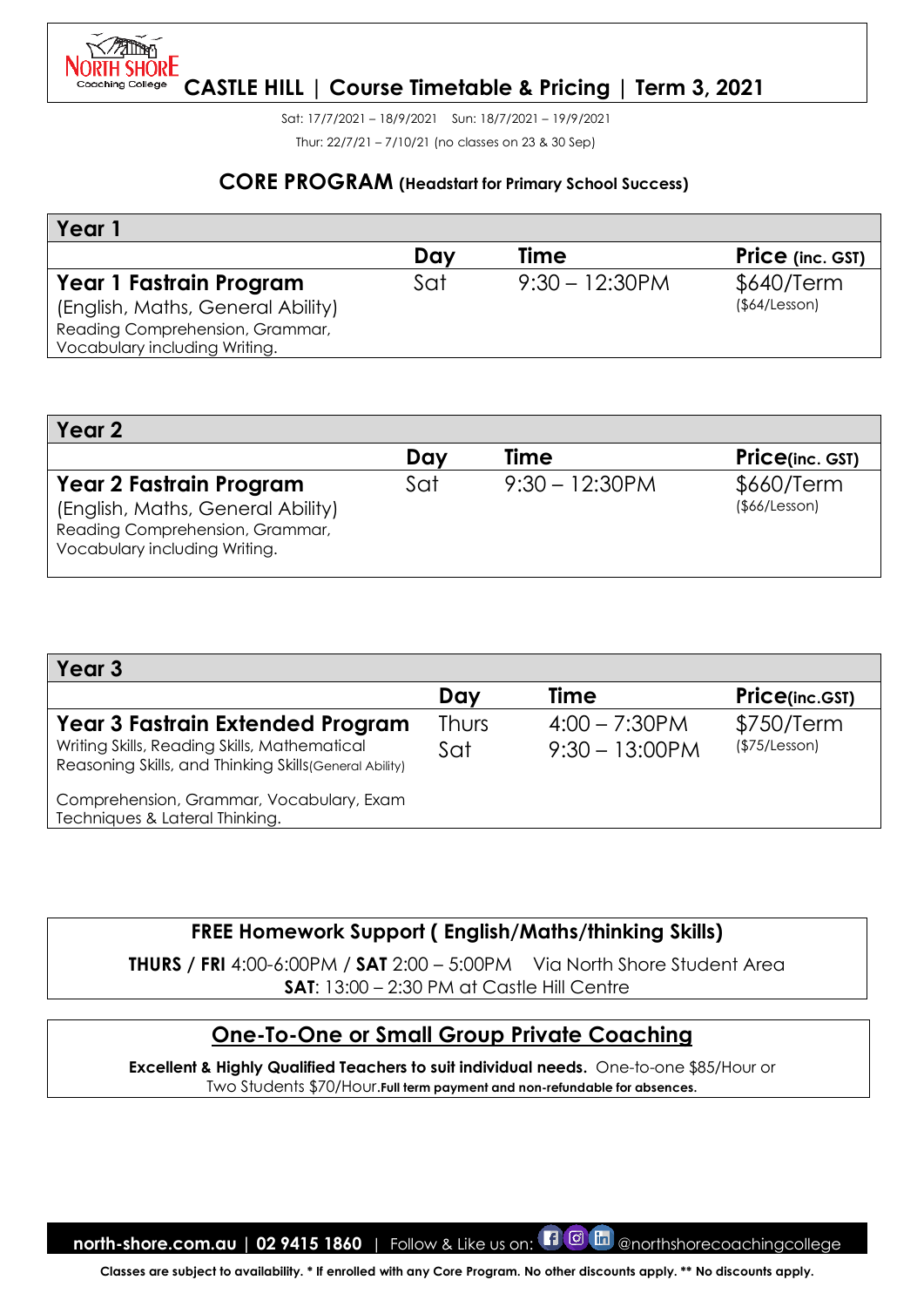

Sat: 17/7/2021 – 18/9/2021 Sun: 18/7/2021 – 19/9/2021 Thur: 22/7/21 – 7/10/21 (no classes on 23 & 30 Sep)

#### **CORE PROGRAMS(For OC, Scholarship &Competition Success)**

| Year 4                                                                                                                                  |      |                   |                        |
|-----------------------------------------------------------------------------------------------------------------------------------------|------|-------------------|------------------------|
|                                                                                                                                         | Day  | Time              | <b>Price(inc. GST)</b> |
| Year 4 Young Achiever Program                                                                                                           | Thur | $4:00 - 8:00$ PM  | \$750/Term             |
| (Selection by Entrance Exam)<br>Writing Skills, Reading Skills, Mathematical<br>Reasoning Skills, and Thinking Skills (General Ability) | Sat  | $9:00 - 13:00$ PM | (\$75/Lesson)          |
| Comprehension, Grammar, Vocabulary, Exam<br>Techniques & Lateral Thinking.                                                              |      |                   |                        |

#### **BOOSTER PROGRAMS (For Skills Extension & Personal Development)**

| Year 4                                  |                  |                                                              |
|-----------------------------------------|------------------|--------------------------------------------------------------|
| Year 4 OC Final Revision Exam (3 Hours) | \$85**<br>\$65** | <b>Non North Shore Student</b><br><b>North Shore Student</b> |
| Sat $(17th$ July) $2:00 - 5:00$         |                  |                                                              |
| Sun $(18th$ July) $9:30 - 12:30$        |                  |                                                              |

# **FREE Homework Support ( English/Maths/thinking Skills)**

**THURS / FRI** 4:00-6:00PM / **SAT** 2:00 – 5:00PM Via North Shore Student Area **SAT**: 13:00 – 2:30 PM at Castle Hill Centre

## **One-To-One or Small Group Private Coaching**

**Excellent & Highly Qualified Teachers to suit individual needs.** One-to-one \$85/Hour or Two Students \$70/Hour.**Full term payment and non-refundable for absences.**

**north-shore.com.au | 02 9415 1860** | Follow & Like us on: **[1 0 m** @northshorecoachingcollege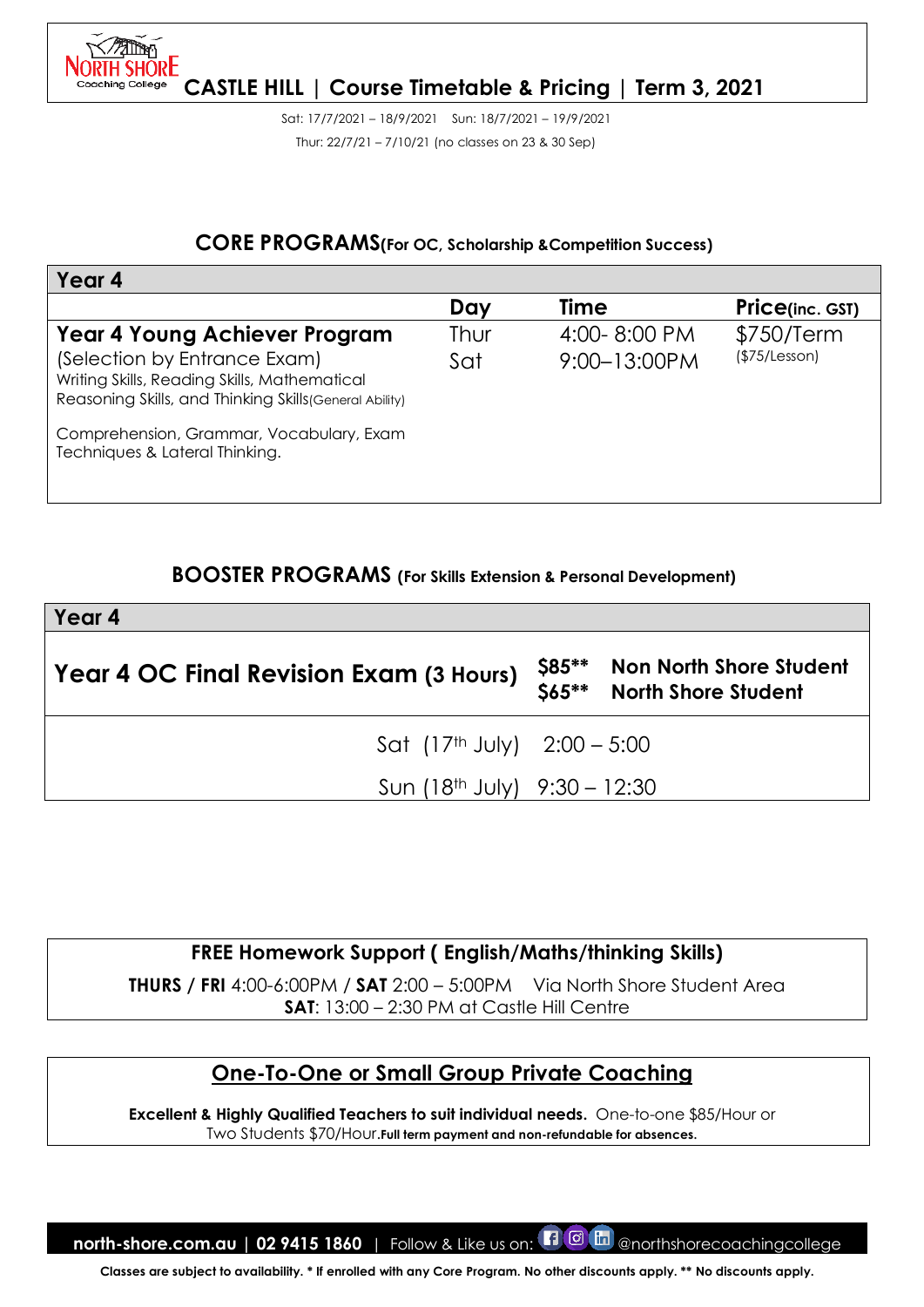

Sat: 17/7/2021 – 18/9/2021 Sun: 18/7/2021 – 19/9/2021 Thur: 22/7/21 – 7/10/21 (no classes on 23 & 30 Sep)

### **CORE PROGRAMS**

**(Headstart for Selective Schools, Scholarship Exams/ NAPLAN Tests & Competition Success)**

| Year 5                                                                                                                                                                                                                                                |             |                                              |                             |
|-------------------------------------------------------------------------------------------------------------------------------------------------------------------------------------------------------------------------------------------------------|-------------|----------------------------------------------|-----------------------------|
|                                                                                                                                                                                                                                                       | Day         | <b>Time</b>                                  | <b>Price(inc. GST)</b>      |
| Year 5 High Achiever Program<br>(Selection by Entrance Exam)<br>Writing Skills, Reading Skills, Mathematical<br>Reasoning Skills, and Thinking Skills (General Ability)<br>Comprehension, Grammar, Vocabulary, Exam<br>Techniques & Lateral Thinking. | Thur<br>Sat | $4:00 - 8:00 \text{ PM}$<br>$9:00 - 1:00$ PM | \$800/Term<br>(\$80/Lesson) |
|                                                                                                                                                                                                                                                       |             |                                              |                             |

#### **BOOSTER PROGRAMS (For Skills Extension & Personal Development)**

| Year 5                                                                                                 |     |                  |                                 |
|--------------------------------------------------------------------------------------------------------|-----|------------------|---------------------------------|
| <b>BOOSTER PROGRAMS</b>                                                                                | Day | <b>Time</b>      | <b>Price</b> (inc. GST)         |
| <b>Year 5 Exam Preparation Program</b>                                                                 | Sat | $1:30 - 4:30$ PM | \$770/Term                      |
| 2 full length test papers (either Mathematical<br>Reasoning Skills or Thinking Skills (GA) or (Reading |     |                  | (\$77/Lesson)                   |
| Skills or Writing Skills Test), followed by thorough<br>explanation of most difficult questions.       |     |                  | $$670/Term*$<br>$($67/Lesson)*$ |

**FREE Homework Support ( English/Maths/thinking Skills)**

**THURS / FRI** 4:00-6:00PM / **SAT** 2:00 – 5:00PM Via North Shore Student Area **SAT**: 13:00 – 2:30 PM at Castle Hill Centre

## **One-To-One or Small Group Private Coaching**

**Excellent & Highly Qualified Teachers to suit individual needs.** One-to-one \$85/Hour or Two Students \$70/Hour.**Full term payment and non-refundable for absences.**

**north-shore.com.au | 02 9415 1860** | Follow & Like us on: **[1 0 m** @northshorecoachingcollege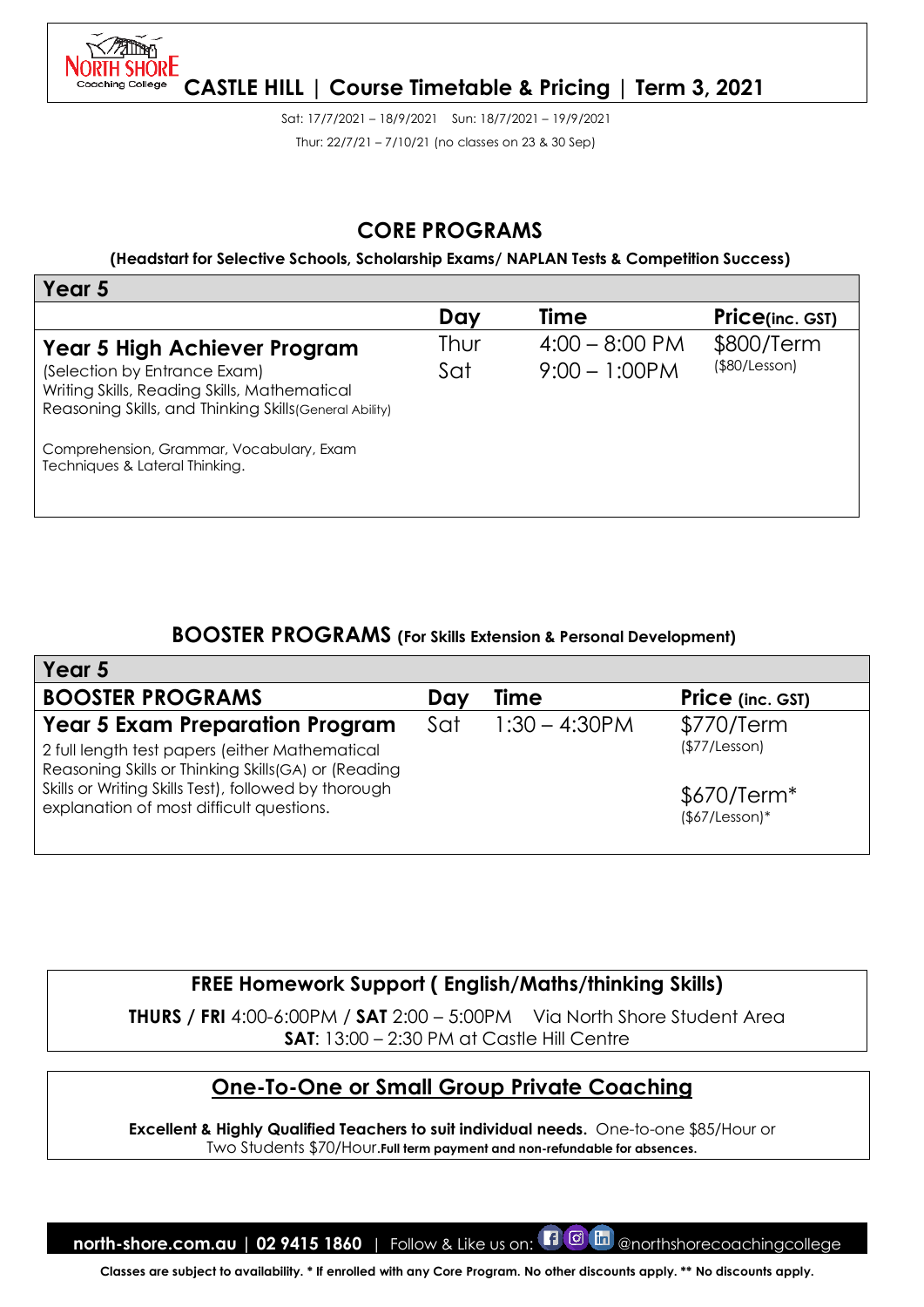

Sat: 17/7/2021 – 18/9/2021 Sun: 18/7/2021 – 19/9/2021 Thur: 22/7/21 – 7/10/21 (no classes on 23 & 30 Sep)

#### **CORE PROGRAMS (Headstart for High School & Competition Success)**

| Year 6                                                                                                |     |                   |                             |
|-------------------------------------------------------------------------------------------------------|-----|-------------------|-----------------------------|
|                                                                                                       | Day | <b>Time</b>       | <b>Price</b> (inc. GST)     |
| Year 6 Headstart High School<br>Program<br>(Writing Skills, English, Maths, Science)                  | Sat | $9:00 - 12:30$ PM | \$760/Term<br>(\$76/Lesson) |
| Comprehension, Grammar, Vocabulary, Maths &<br>Lateral Thinking with stimulating Science experiments. |     |                   |                             |

### **CORE PROGRAMS (For High School Success)**

| Year                               |     |                   |                         |
|------------------------------------|-----|-------------------|-------------------------|
|                                    | Day | <b>Time</b>       | <b>Price</b> (inc. GST) |
| <b>Year 7 Fastcoach</b>            | Sat | $9:30 - 13:00$ PM | \$760/Term              |
| Program                            |     |                   | (\$76/Lesson)           |
| (English, Maths, Science)          |     |                   |                         |
| Including Essay and Genre Writing. |     |                   |                         |

#### **CORE PROGRAMS (For High School Success)**

| Year 8                             |     |                  |                         |
|------------------------------------|-----|------------------|-------------------------|
|                                    | Day | <b>Time</b>      | <b>Price</b> (inc. GST) |
| <b>Year 8 Fastcoach</b>            | Sat | $1:30 - 5:00$ PM | \$760/Term              |
| Program                            | Sun | $9:00 - 12:30PM$ | (\$76/Lesson)           |
| (English, Maths, Science)          |     |                  |                         |
| Including Essay and Genre Writing. |     |                  |                         |

## **FREE Homework Support ( English/Maths/thinking Skills)**

**THURS / FRI** 4:00-6:00PM / **SAT** 2:00 – 5:00PM Via North Shore Student Area **SAT**: 13:00 – 2:30 PM at Castle Hill Centre

### **One-To-One or Small Group Private Coaching**

**Excellent & Highly Qualified Teachers to suit individual needs.** One-to-one \$90/Hour or Two Students \$75/Hour.**Full term payment and non-refundable for absences.**

**north-shore.com.au | 02 9415 1860** | Follow & Like us on: **[1 0 ma** @northshorecoachingcollege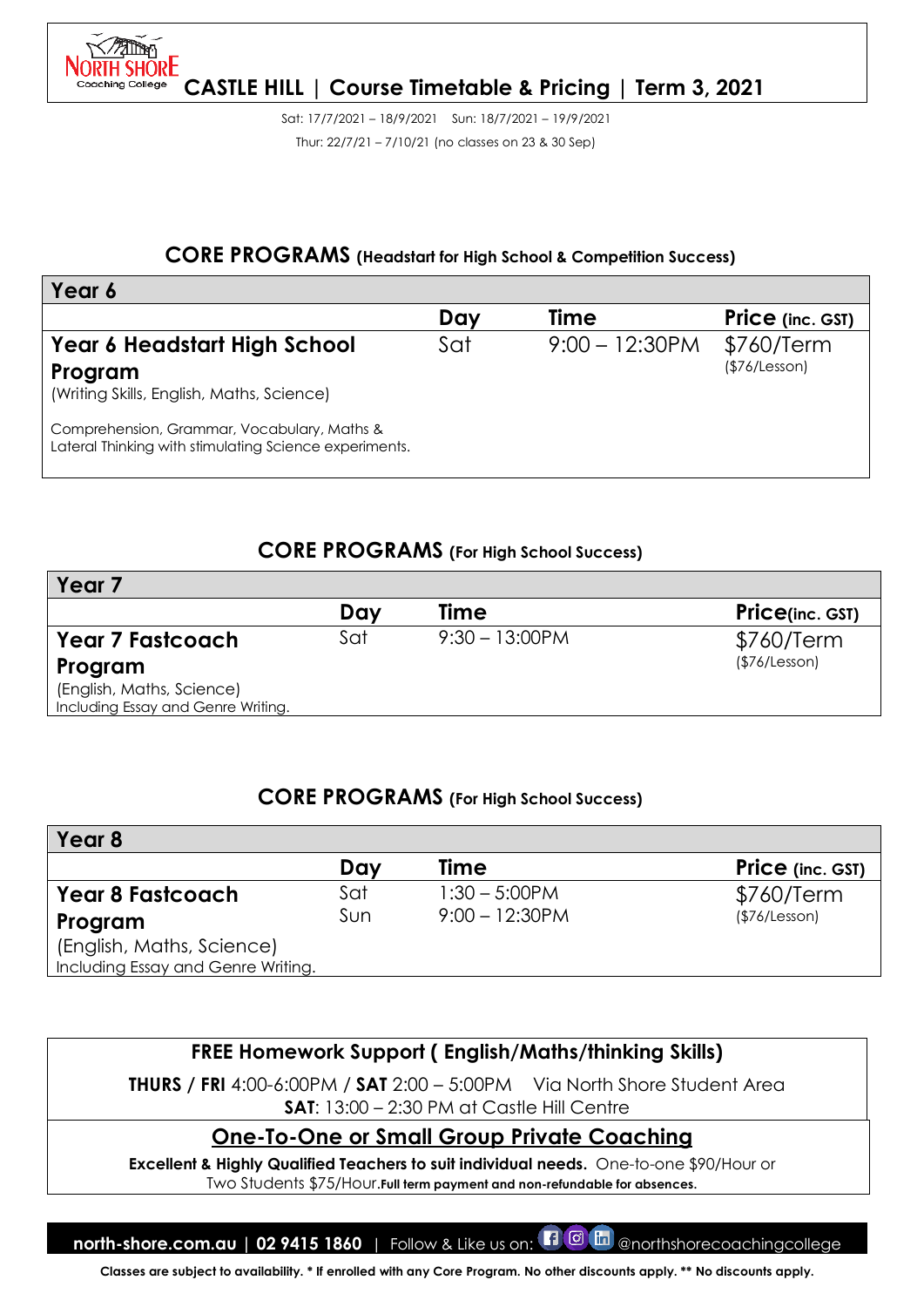

Sat: 17/7/2021 – 18/9/2021 Sun: 18/7/2021 – 19/9/2021 Thur: 22/7/21 – 7/10/21 (no classes on 23 & 30 Sep)

#### **CORE PROGRAMS (For High School Success)**

| Year 9                    |     |                  |                        |
|---------------------------|-----|------------------|------------------------|
|                           | Day | <b>Time</b>      | <b>Price</b> (inc.GST) |
| <b>Year 9 Fastcoach</b>   | Sun | $9:00 - 1:00$ PM | \$800/Term             |
| Program                   |     |                  | (\$80/Lesson)          |
| (English, Maths, Science) |     |                  |                        |
| Including Essay and Genre |     |                  |                        |
| Writing.                  |     |                  |                        |

#### **CORE PROGRAMS (For High School Success)**

| Year 10                            |     |                  |                      |
|------------------------------------|-----|------------------|----------------------|
|                                    | Day | <b>Time</b>      | $Price_{(inc. GST)}$ |
| Year 10 Fastcoach                  | Sun | $9:00 - 1:00$ PM | \$800/Term           |
| Program                            |     |                  | (\$80/Lesson)        |
| (English, Maths, Science)          |     |                  |                      |
| Including Essay and Genre Writing. |     |                  |                      |

## **FREE Homework Support ( English/Maths/thinking Skills)**

**THURS / FRI** 4:00-6:00PM / **SAT** 2:00 – 5:00PM Via North Shore Student Area **SAT**: 13:00 – 2:30 PM at Castle Hill Centre

#### **One-To-One or Small Group Private Coaching**

**Excellent & Highly Qualified Teachers to suit individual needs.** One-to-one \$90/Hour or Two Students \$75/Hour.**Full term payment and non-refundable for absences.**

**north-shore.com.au | 02 9415 1860** | Follow & Like us on: **[1 0 m** @northshorecoachingcollege